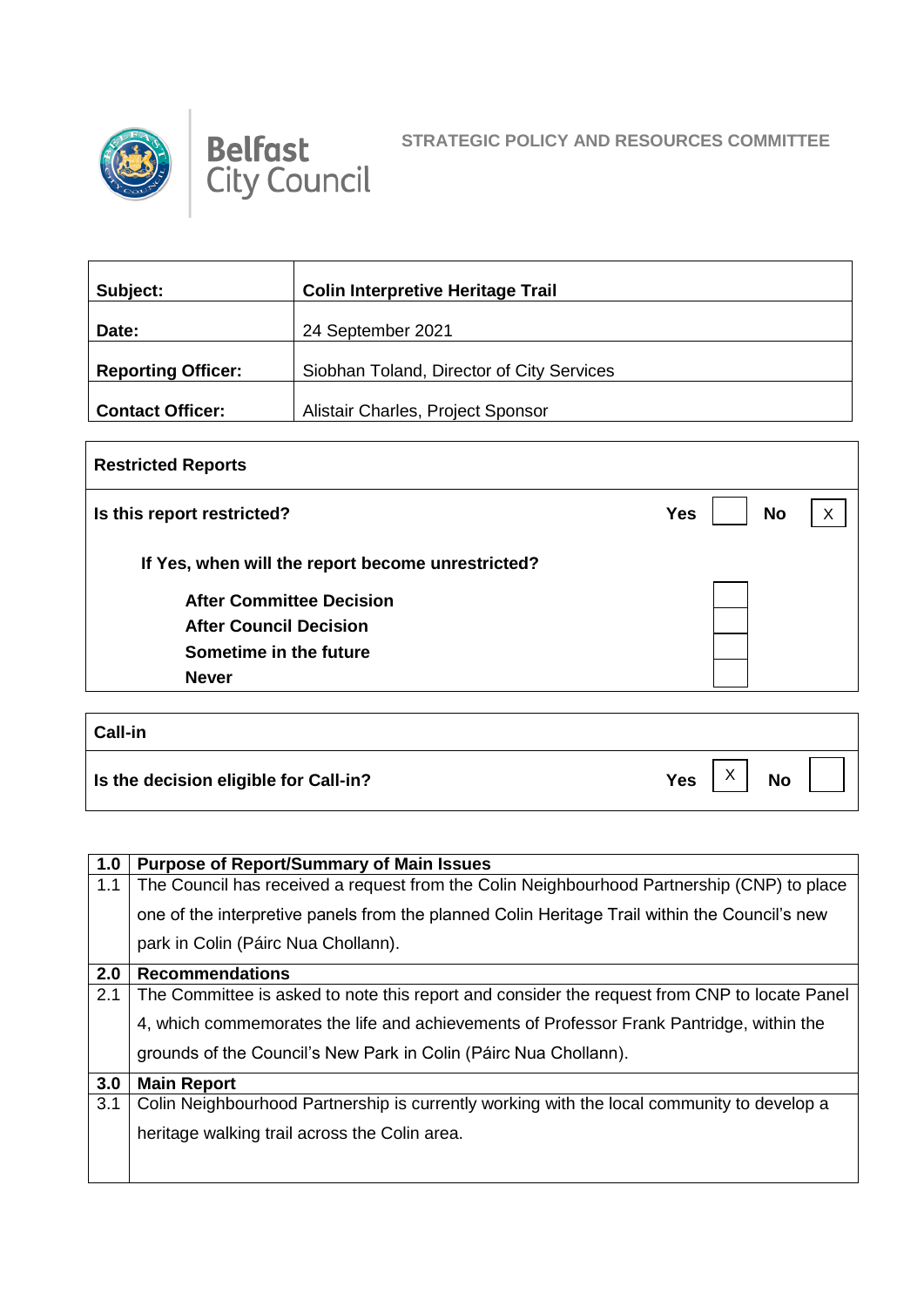3.2 The trail will include a series of interpretive panels telling the stories of notable landmarks and historical figures from in and around the Colin area.

The trail currently includes the following panels, as set out by Colin Neighbourhood Partnership:

### **1. Cloona House**

The Victorian mansion was the original home of Nicolas Grimshaw, a leading linen manufacturer, and his wife, Eleanor and their family. The house was also home to other notable occupants such as Beatrice Grimshaw (see panel 5) and Alfred Jaffe (older brother of former Lord Mayor Otto Jaffe). During WWII, the house was leased to the MoD and became the home of the General Officer Commanding (GOC) of the British Army in Northern Ireland. Several major military operations were planned in Cloona House. In 1982 the house was sold to the local parish and now serves as a community hub.

## **2. Belle Steele**

Belle Steele was a courageous Protestant woman who lived in the Colin area in the 18th Century and risked her own life to assist her Catholic neighbours at a time of persecution. At the time Catholic Masses were forbidden and as such were held in secret. At this time Belle became the trusted custodian of the sacred vessels and vestments used by the priest for this secret worship. Tradition records that she kept a small cow horn to summon people to mass and to warn the priest of any advancing 'red coats' (soldiers).

#### **3. Teeling's Mill**

Linen was an important industry in the Colin area with flax widely grown. The mill was developed by Luke Teeling, a successful linen and wine merchant. Luke's sons, Bartholomew and Charles Hamilton both grew up to be revolutionaries and joined the Society of United Irishmen founded by Dublin lawyer, Wolfe Tone. Bartholomew was executed for treason in 1798 and Charles went on to edit the Ulster Magazine, following a long stint in Kilmainham Gaol.

# **4. Frank Partridge**

After studying medicine at Queens University, Pantrdge joined the Royal Army Medical Corps at the onset of WWII. During the retreat of Johore, Pantridge was wounded and awarded The Military Cross for bravery. Following the subsequent Battle of Singapore, Pantridge was captured and tortured by the Japanese and became a PoW. Forced into slave labour he developed heart disease but was determined not to die in far off Burma.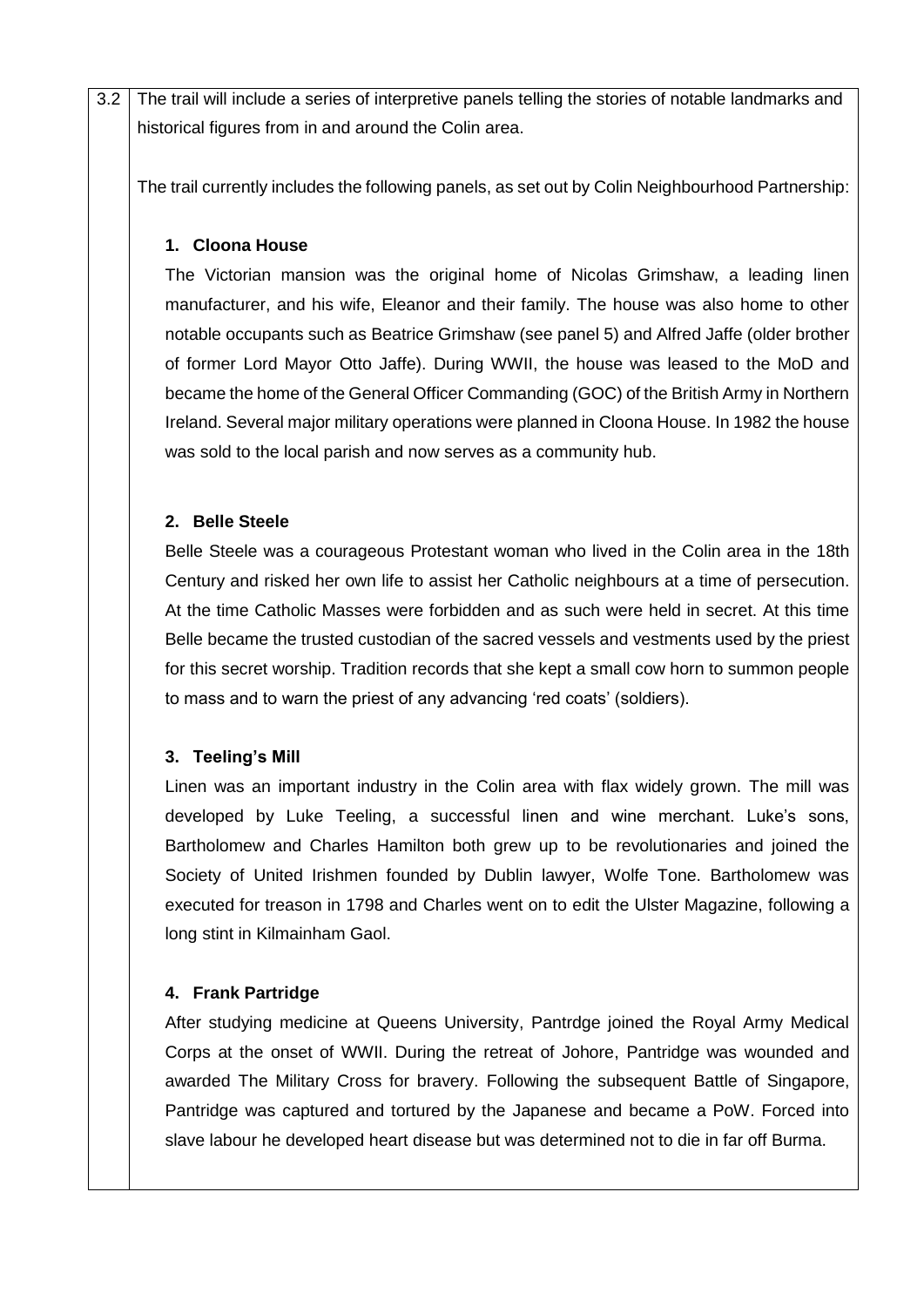In 1945, Pantridge was released following the atomic bombings of Hiroshima and Nagasaki. Despite being plagued by ill health Pantridge became a consultant cardiologist at the RVH and in 1965, along with Dr John Geddes and Alfred Mawhinney, invented the world's first portable defibrillator, using car batteries to create the current. The portable defibrillator has gone on to save millions of lives across the world earning Pantridge the title, 'The father of emergency medicine'. Remarkably, Pantridge went on to live to the age of 88, dying on Boxing Day, 2004.

#### **5. Beatrice Grimshaw**

Beatrice Ethel Grimshaw, explorer, sports woman, record breaker, journalist, travel writer, novelist, coffee and tobacco plantation owner, explorer, photographer, and celebrity of her time, was born 3 February 1870 at Cloona House. Beatrice was the great great grand daughter of the house's original inhabitant, leading linen manufacturer, Nicolas Grimshaw.

After studying at Margaret Byers' Ladies Collegiate College (which later became Victoria College), Beatrice became a journalist in Dublin and converted to Catholicism. A keen cyclist, in the early 1900's Beatrice is reported to have broken the women's world 24 hour cycling record by five hours. Beatrice quickly achieved prominence for her non-fictional travel books and a raft of novels, set in the exotic tropical locations she visited in the South Seas. From 1907 to 1934, she lived in Papua New Guinea, where alongside her writing, she ran a coffee plantation. It was during her 30 years in Papua that Beatrice undertook the majority of her writing, publishing almost 50 books covering fiction, travel writing, and popular romance.

Beatrice's eccentricity and support for Women's rights is evidenced by the following quote; *'Women are not as clever as men- let the equality brigade shriek if they like- but neither are we as stupid'. Beatrice Grimshaw, 1907.*

#### **6. Bobby Sands**

Bobby Sands was born in Newtownabbey in 1954 after which his family were relocated to the religiously mixed Rathcoole estate. With the outbreak of the troubles in 1969, Sands was forced to leave his first job in a coach building firm following sectarian threats and the family were forced to relocate to Twinbrook estate. Following the introduction of internment in the early 1970's, Sands joined the Provisional IRA. Following a three year imprisonment in Long Kesh for possession of weapons, Sands became a community activist in Twinbrook and developed the community newsletter, Liberty.